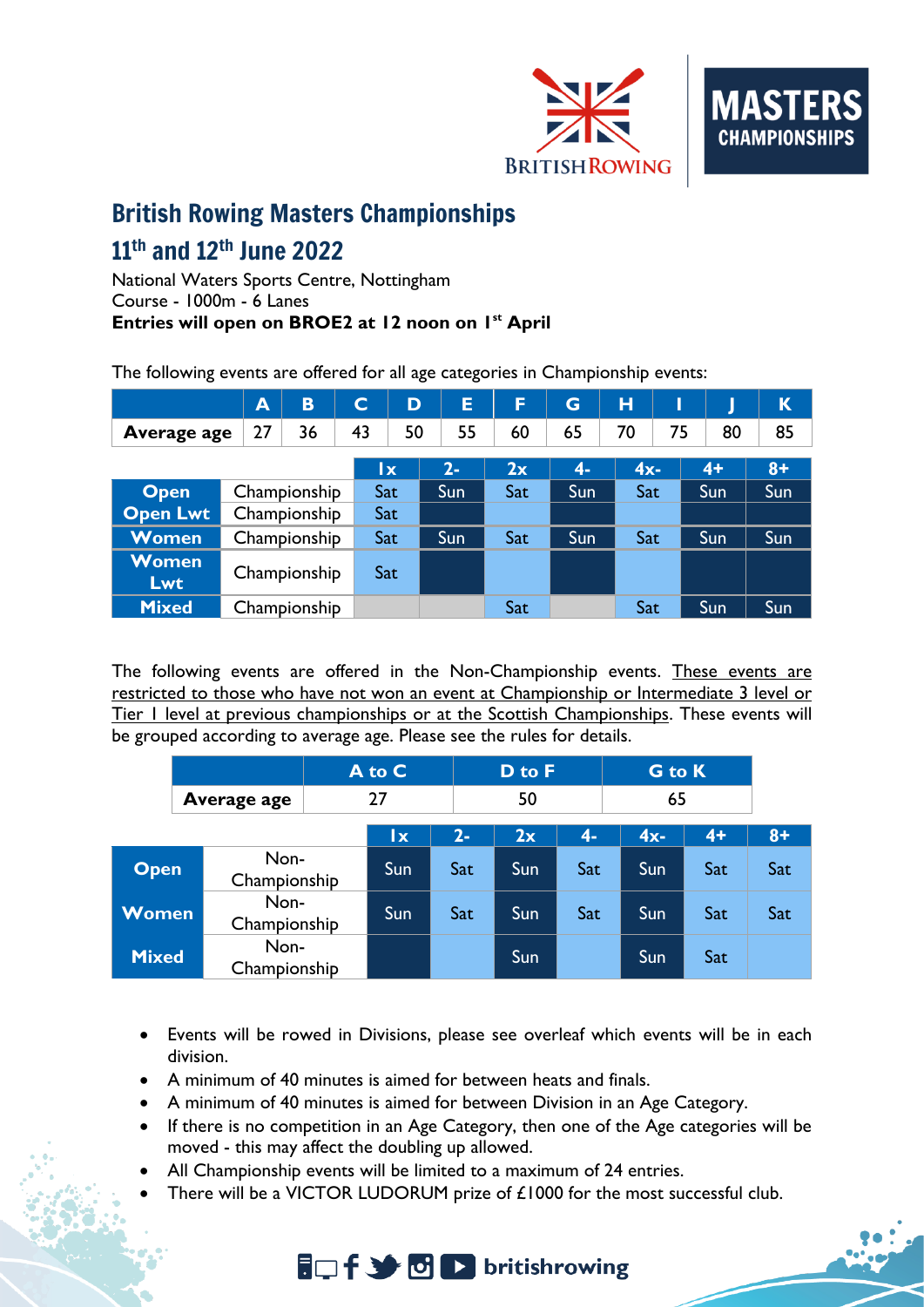

• Gold, Silver & Bronze Championship medals will be awarded. In the Non-Championships events medals will be awarded to the winners of each tier.

### Entry Information

- Entries close at 1300 on Wednesday, 1<sup>st</sup> June 2022
- Entries via the BROE System only
- All entry fees must be received by 1300 on Wednesday,  $1<sup>st</sup>$  June 2022 Payment via BROE Draw to take place at 2100 on Sunday 5<sup>th</sup> June 2022
- **Single Sculls: £22.50, Double Sculls/Pairs: £45, Quad Sculls/Fours: £90, Eights: £180.**

For general enquires please email: [masterschamps@britishrowing.org](mailto:masterschamps@britishrowing.org) or to Paul Holmes, 07831 317794.

## Event Information and Rules

- 1. The Masters Championships are conducted under the Rules of British Rowing and the British Rowing Rules of Racing and are open to Clubs affiliated to Federations that are members of World Rowing.
- 2. All competitors must comply with Row Safe 2022: A Guide to Good Practice in Rowing and the Regatta Safety Instructions. Crews must comply with the Traffic Flow Rules, which apply over the whole of the 2000m course. No practising is allowed before racing starts. No practice starts are allowed on the course, after racing has begun. Conditions on a multi-lane course can be challenging. Crews should not be entered unless they have had some experience of regatta racing, especially attaching to a stakeboat and keeping straight, previously.
- 3. In the event that the Championships are cancelled for reasons beyond its control entry fees will not be returned. If the Championships is cancelled before they have begun we will endeavour to return as much of the entry fee as possible once costs have been covered.
- 4. All entries must be put in via the BROE System by the time and date shown on the poster. The appropriate entry fee must also be paid by the time and date shown on the poster either on-line or by post.
- 5. All competitors must bring their membership cards to the Regatta (or equivalent for non-BR crews).
- 6. A competitor without appropriate documentation MAY be allowed to race but must produce that documentation within 48 hours of the end of racing to the Entries Secretary. Any medals or trophies won will be retained by the Organizing Committee until such times as the documentation is produced. Failure to produce the documentation will cause the crew/crews to be disqualified and any medals awarded to the next crew accordingly. Entries to future Masters Championships may also be refused.
- 7. A crew that withdraws from an event after entries have closed will still be liable for the entry fee.
- 8. If all crews except one withdraw from an event after the draw the remaining crew will still be liable for the entry fee and must row over the course to receive any prize.
- 9. Where more than six entries are received for a Championship event the Progression System shown on the Masters Championships website (and below) will be used to determine the number of Heats and Semi-Finals and the number of crews that will qualify for the Final.

# $\Box f \rightarrow \Box$  britishrowing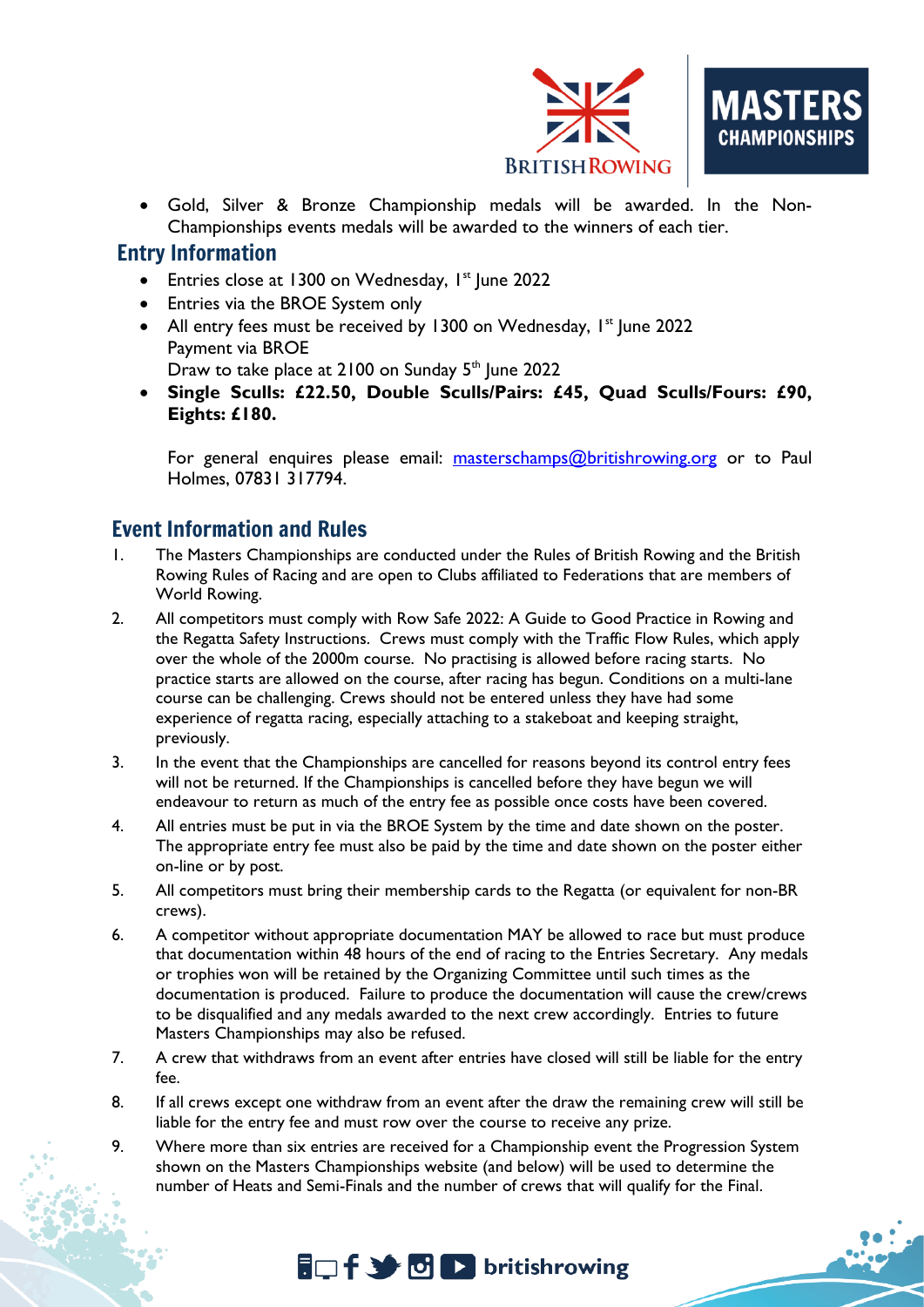

- 10. Lightweight 1x events will be run separately if 4 or more entries are received otherwise the entries will be combined with the openweight categories. Lightweights who do not make weight on the day will be disqualified.
- 11. Non-Championship events: if there are more than 6 entries the event will be split into tiers of approximately equal size according to CRI.
- 12. No individual rower who has won a gold medal at the Championships or the Scottish Championships, in the relevant discipline, i.e. sweep or sculling, or at Intermediate 3 or Tier 1 may be entered in any entry in a Non-Championship event. These restrictions do not apply to coxswains. The list of previous winners is on the Masters Championships website.
- 13. Events will be run in Divisions. Each competitor (including coxswains) and each boat may be entered only once in each division. We will endeavour to allow a minimum of 40 minutes between heats and finals and a minimum of 40 minutes between Divisions in an Age Category.
- 14. The Organising Committee does reserve the right to alter the order of events if necessary.
- 15. Crews or individuals entered in more than one event, or who are sharing equipment, or who are unable or unwilling to comply with the Programme of Racing may withdraw from an event but will forfeit the entry fees for that event.
- 16. Where appropriate in Championship events only the Masters Handicap System will be used in accordance with the Rules of Racing.
- 17. Winners of all Championships events will receive Gold Championship Medals. Silver Medals will be awarded to runners-up in events with four or more entries. Bronze Medals will be awarded to the third placed crew in events with six or more entries. The medals for an event will be decided at the time of the draw. The winners of each event in the Non-Championship events will receive non-championship winners' medals.
- 18. The British Rowing Masters Championships' website is [www.britishrowing.org/brmc](http://www.britishrowing.org/brmc)
- 19. The decision of the Organising Committee of the Championships on any aspect of the Regatta operation will be final.

FAILURE OF COMPETITORS TO COMPLY WITH THESE RULES MAY LEAD TO THEIR ELIMINATION FROM AN EVENT OR THE REGATTA

#### Photography

- 1. There are official photographers and videographers at the Championships. Official photographs are available for sale at the Regatta and subsequently from the photographer's website. These photographs and videos may be used on the website and social media sites of the Championships or by British Rowing. By entering the Regatta, competitors and those responsible for them consent to this.
- 2. Competitors and those responsible for them should be aware that other, nonofficial photographers might operate at national sporting events and the subsequent photographs or videos may be freely used in print, digital media or elsewhere, over which the Organising Committee has no control.
- 3. Coaches and competitors agree that by entering crews they have made the crew members and their parents/guardians (where in loco parentis) aware of the above two paragraphs.

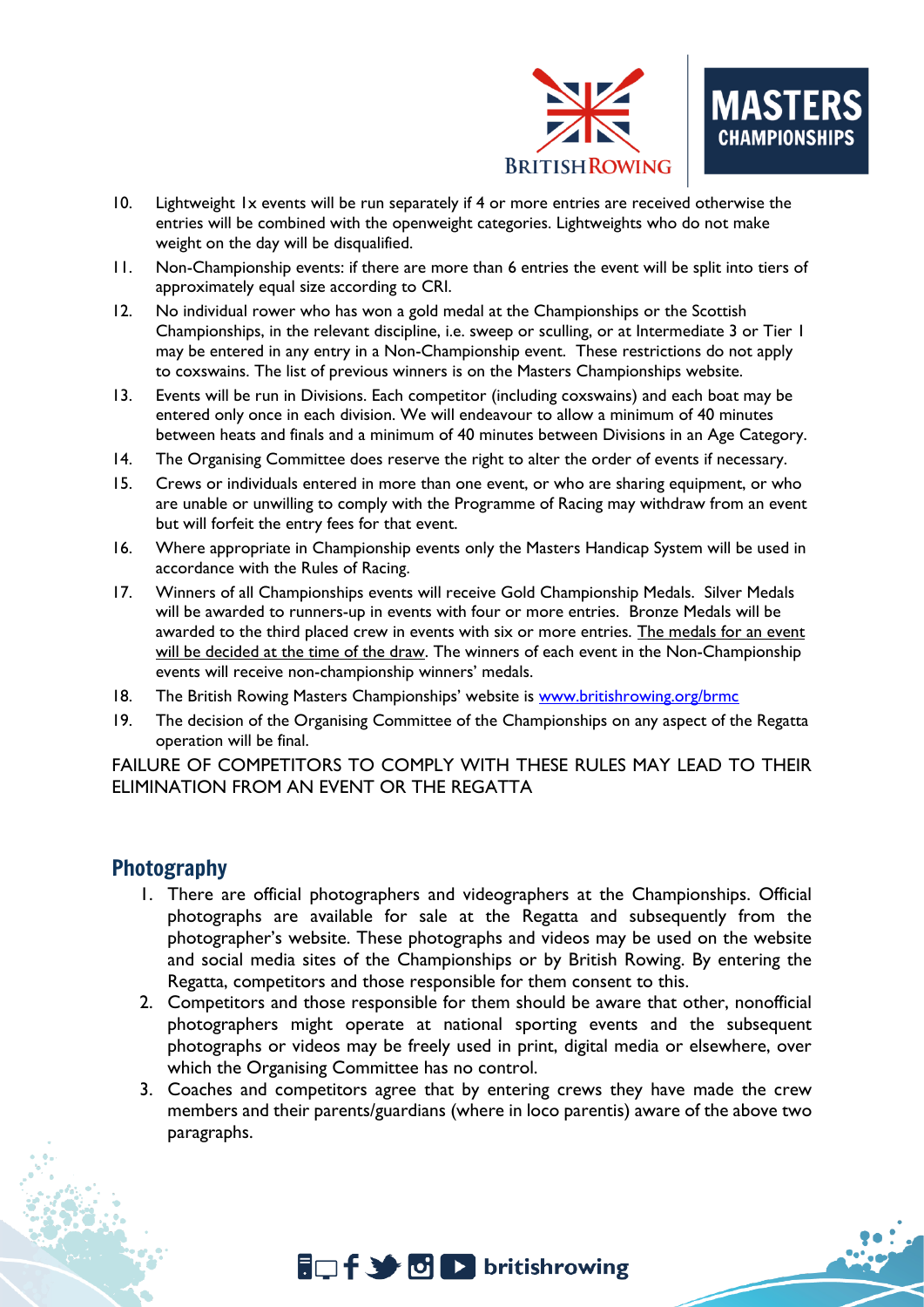

## Saturday, 11<sup>th</sup> June

| Div 1                                                       | Div 2                                                                       | Div 3                                                                                                 |  |  |  |  |
|-------------------------------------------------------------|-----------------------------------------------------------------------------|-------------------------------------------------------------------------------------------------------|--|--|--|--|
| A.Ix B.Ix C.Ix<br>A.Lwt.lx B.Lwt.lx C.Lwt.lx                | W.A.Ix W.B.Ix W.C.Ix<br>W.Lwt.A.Ix W.Lwt,B.Ix<br>W.Lwt.C.Ix                 |                                                                                                       |  |  |  |  |
| $Mx.A.2x$ $Mx.B.2x$ $Mx.C.2x$                               | A.2 $x$ B.2 $x$ C.2 $x$                                                     | W.A.2x W.B.2x W.C.2x                                                                                  |  |  |  |  |
| W.A.4x W.B.4x W.C.4x                                        | $Mx.A.4x$ $Mx.B.4x$ $Mx.C.4x$                                               | A.4 $x$ B.4 $x$ C.4 $x$                                                                               |  |  |  |  |
| W.D.Ix W.E.Ix W.F.Ix<br>W.Lwt.D.Ix W.Lwt.E.Ix<br>W.Lwt.F.Ix |                                                                             | $D.Ix$ $E.Ix$ $F.Ix$<br>D.Lwt.lx E.Lwt.lx F.Lwt.lx                                                    |  |  |  |  |
| $D.2x$ E.2x F.2x                                            | $W.D.2x$ W.E.2x W.F.2x                                                      | $Mx.D.2x$ $Mx.E.2x$ $Mx.F.2x$                                                                         |  |  |  |  |
| $Mx.D.4x$ $Mx.E.4x$ $Mx.F.4x$                               | $D.4x$ E.4x F.4x                                                            | $W.D.4x$ W.E.4x W.F.4x                                                                                |  |  |  |  |
|                                                             | G.lx H.lx I.lx J.lx K.lx<br>G.Lwt.lx H.Lwt.lx I.Lwt.lx<br>J.Lwt.lx K.Lwt.lx | W.G.Ix W.H.Ix W.I.Ix<br>W.J.Ix W.K.Ix<br>W.Lwt.G.Ix W.Lwt.H.Ix<br>W.Lwt.l.lx W.Lwt.J.lx<br>W.Lwt.K.Ix |  |  |  |  |
| $W.G.2x$ W.H.2x W.I.2x<br>$W.I.2x$ W.K.2x                   | $Mx.G.2x$ $Mx.H.2x$ $Mx.I.2x$<br>$Mx$ .J. $2x$ $Mx$ .K. $2x$                | G.2x H.2x I.2x J.2x K.2x                                                                              |  |  |  |  |
| G.4x H.4x I.4x J.4x K.4x                                    | W.G.4x W.H.4x W.I.4x<br>W.J.4x W.K.4x                                       | $Mx.G.4x$ $Mx.H.4x$ $Mx.I.4x$<br>$Mx$ .J. $4x$ $Mx$ .K. $4x$                                          |  |  |  |  |
| Non-Championship Events                                     |                                                                             |                                                                                                       |  |  |  |  |
| A to C.2-                                                   | W. A to C.2-                                                                |                                                                                                       |  |  |  |  |
| W. A to C.4-                                                |                                                                             | A to C. $4-$                                                                                          |  |  |  |  |
| Mx.A to C4.+                                                | A to $C.4+$                                                                 | W. A to C. 4+                                                                                         |  |  |  |  |
| A to $C. 8+$                                                | W. A to C. 8+                                                               |                                                                                                       |  |  |  |  |
| W.D to F.2-                                                 |                                                                             | $D$ to $F.2-$                                                                                         |  |  |  |  |
|                                                             | D to F.4-                                                                   | W.D to F.4-                                                                                           |  |  |  |  |
| $D$ to $F.4+$                                               | $W.D$ to $F.4+$                                                             | $Mx.D$ to $F.4+$                                                                                      |  |  |  |  |
| $W.D$ to $F.8+$                                             |                                                                             | D to $F.8+$                                                                                           |  |  |  |  |
|                                                             | $G$ to $K.2-$                                                               | W.G to K.2-                                                                                           |  |  |  |  |
| G to K.4-                                                   | W.G to K.4-                                                                 |                                                                                                       |  |  |  |  |
| $W.G$ to $K.4+$                                             | Mx.G to K.4+                                                                | $G$ to $K.4+$                                                                                         |  |  |  |  |
|                                                             | $G$ to $K.8+$                                                               | $W.G$ to $K.8+$                                                                                       |  |  |  |  |

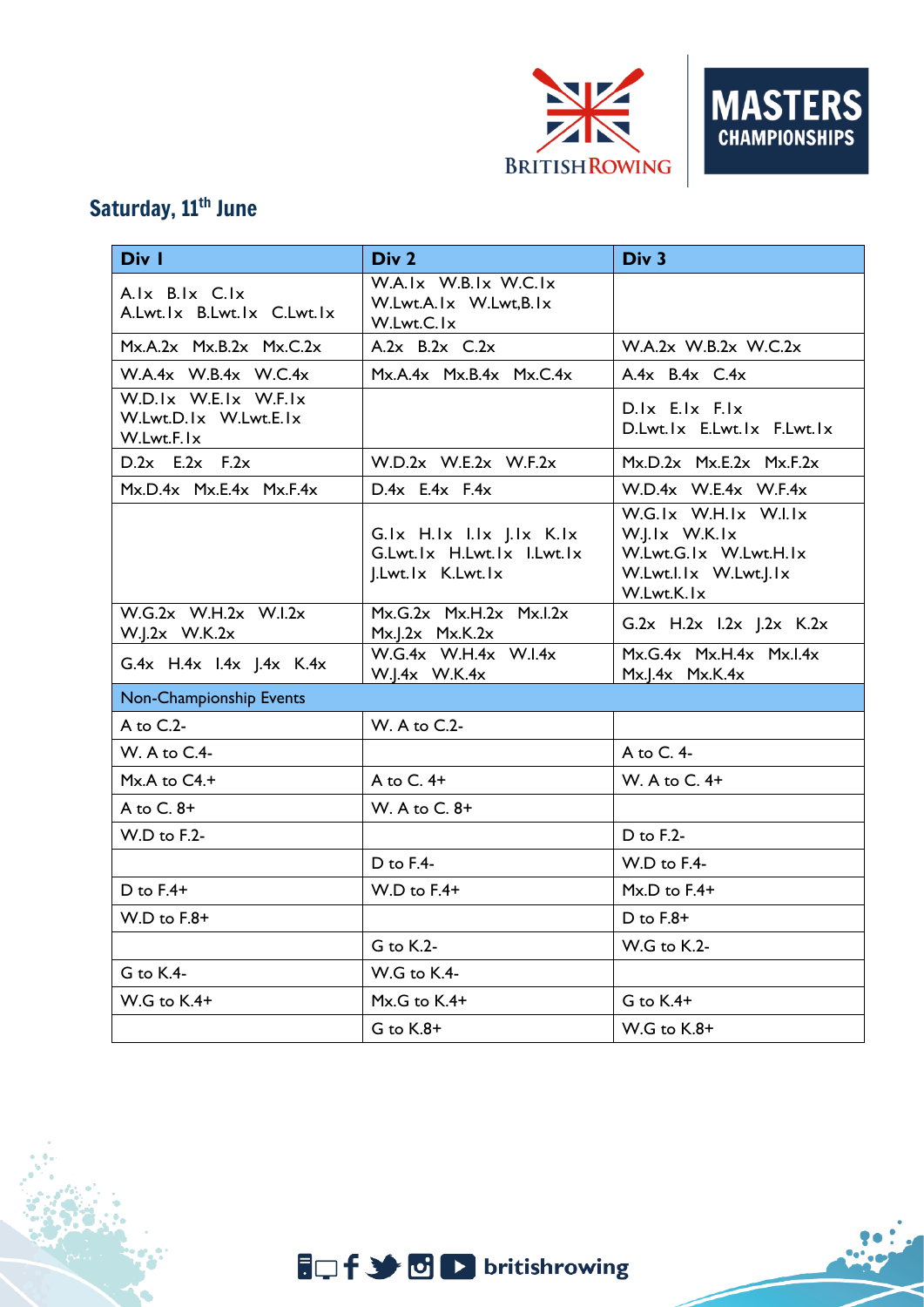

## Sunday, 12<sup>th</sup> June

| Div I                                        | Div 2                                 | Div 3                                      |
|----------------------------------------------|---------------------------------------|--------------------------------------------|
| A.2- B.2- C.2-                               | W.A.2- W.B.2- W.C.2-                  |                                            |
|                                              | A.4- B.4- C.4-                        | W.A.4- W.B.4- W.C.4-                       |
| W.A.4+ W.B.4+ W.C.4+                         | Mx.A.4+ Mx.B.4+ Mx.C.4+               | $A.4+ B.4+ C.4+$                           |
| A.8+ B.8+ C.8+                               | W.A.8+ W.B.8+ W.C.8+                  | Mx.A.8+ Mx.B.8+ Mx.C.8+                    |
| W.D.2- W.E.2- W.F.2-                         |                                       | D.2- E.2- F.2-                             |
| D.4- E.4- F.4-                               | W.D.4- W.E.4- W.F.4-                  |                                            |
| Mx.D.4+ Mx.E.4+ Mx.F.4+                      | $D.4+ E.4+ F.4+$                      | W.D.4+ W.E.4+ W.F.4+                       |
| W.D.8+ W.E.8+ W.F.8+                         | Mx.D.8+ Mx.E.8+ Mx.F.8+               | $D.8+ E.8+ F.8+$                           |
|                                              | G.2- H.2- I.2- J.2- K.2-              | W.G.2- W.H.2- W.I.2- W.J.2-<br>W.K.2-      |
| W.G.4- W.H.4- W.I.4- W.J.4-<br><b>W.K.4-</b> |                                       | G.4- H.4- I.4- J.4- K.4-                   |
| G.4+ H.4+ I.4+ J.4+ K.4+                     | W.G.4+ W.H.4+ W.I.4+<br>W.J.4+ W.K.4+ | Mx.G.4+ Mx.H.4+ Mx.I.4+<br>Mx.J.4+ Mx.K.4+ |
| Mx.G.8+ Mx.H.8+ Mx.I.8+<br>Mx.J.8+ Mx.K.8+   | $G.8+$ H.8+ I.8+ J.8+ K.8+            | W.G.8+ W.H.8+ W.I.8+<br>W.J.8+ W.K.8+      |
| Non-Championship Events                      |                                       |                                            |
| A to C.Ix                                    | W.A to C.Ix                           |                                            |
| $W.A$ to $C.2x$                              | A to C.2x                             | $Mx.A$ to $C.2x$                           |
| A to C.4x                                    | $Mx.A$ to $C.4x$                      | W.A to $C.4x$                              |
| $W.D$ to $F.Ix$                              |                                       | $D$ to $F$ . $\vert x \vert$               |
| $D$ to $F.2x$                                | $Mx.D$ to $F.2x$                      | $W.D$ to $F.2x$                            |
| Mx.D to F.4x                                 | W.D to F.4x                           | D to F.4x                                  |
|                                              | G to K.Ix                             | W.G to K.Ix                                |
| $Mx.G$ to $K.2x$                             | W.G to K.2x                           | G to K.2x                                  |
| W.G to K.4x                                  | G to K.4x                             | Mx.G to K.4x                               |